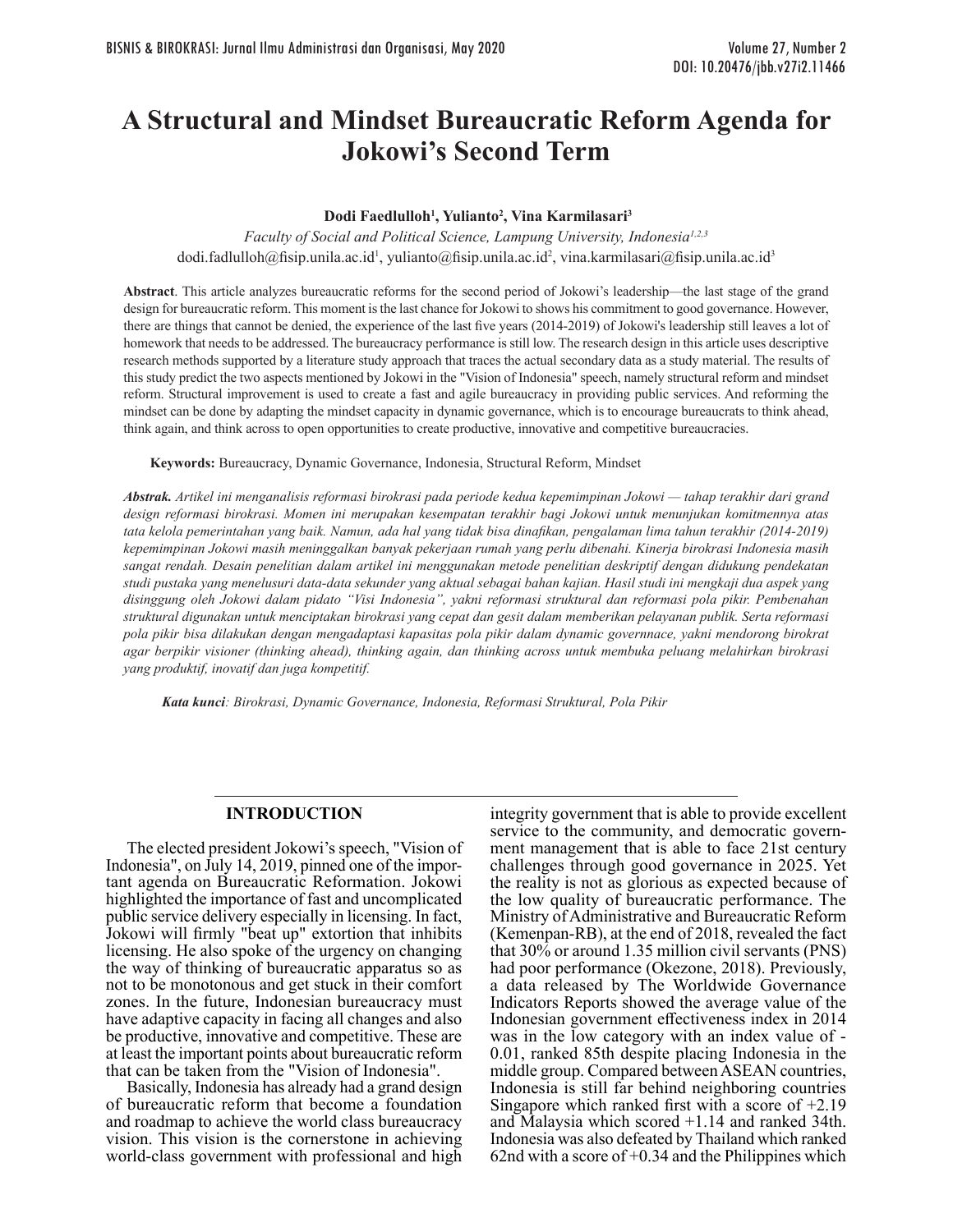ranked 72nd with a score of +0.19 (Menpan.go.id, 2016). This surely needs to be a special focus in the midst of optimism that is trying to be built through the rhetoric of Jokowi's speech. In order to build a superior bureaucracy we can not only hope in an idealistic tone. A material foundation is needed and the changes must be based on objective conditions.

The five years (2014 to 2019) leadership of Jokowi in carrying out the bureaucratic reform agenda should be a reflection. At his cabinet level, on many occasions, Jokowi expressed dissatisfaction of his ministers' performances but he did not dare to reshuffle those underperformance ministers. What is unique is Kemenpan-RB, the vanguard in implementing bureaucratic reform, experienced three ministerial changes during the first period of Jokowi's administration. Riant Nugroho, as a bureaucratic reform expert, in one of his interviews in national media stated that it was a manifestation of Kemenpan-RB's inability and failure in implementing bureaucratic reform (BeritaSatu, 2019). The latent problem of cor ruption still also undermines the bureaucratic body. A data reported by the Commission of Corruption Eradication (KPK) in 2018 showed that of 2,357 civil servants who had been convicted of corruption only 891 were dishonorably discharged which means that 62 percent of civil servants involved in corruption cases have not been fired and are still getting salaries from the state budget which certainly have an impact on state losses. At the street level on the other hand, during the 2019 election process our bureaucracy was exposed to post-truth. The bureaucracy's integrity was badly hit by the fact that there were elements of the state civil apparatus (ASN) who actively participated in spreading hoaxes and hate speeches (Faedlulloh & Duadji, 2019). These series of facts should be responded immediately by the government.

With his re-election as the country's leader, Jokowi gets a second chance to rehabilitate the bureaucracy. This second period is the last chance to prove Jokowi's commitment in carrying out good governance. If he cannot do much for the next five years, the public can take notes in their memories: Jokowi did not complete his promises. With homework piling up, five years is not a long time. Thus, the government needs to imple ment various strategies quickly and precisely to be able to immediately fix the bureaucracy.

In accordance with the road map of the Bureaucracy Reform grand design, the purpose of bureaucratic reform until 2019 leads to the performance-based bureaucracy and by 2025 (Figure  $\overline{1}$ ) the government is expected to have moved on to the dynamic governance. At this point, it is then considered appropriate and relevant to use theoretical and dynamic governance framework as a contextualization strategy framework for bureaucratic reform in Indonesia while New Public Services) NPS is used as an analysis framework so that all steps taken by the government in carrying out bureaucratic reform remain reliant on the public spirit. In practical and theoretical terms, the relevant NPS is the basis for implementing the sustainability of the bureaucratic reform agenda. Recent studies by Denhardt & Denhardt (2015b), Helgøy & Homme (2017), Rauh (2018) show the urgency of citizen involvement in the public service process. Serving is more important and meaningful than steering. So that the values of public interest, ethics and collaborative leadership can be expressed in practice. In this context, a study by Perry & Vandenabeele (2015) also shows that proximity to the public can make an administrator more appreciative of public service. Bold speeches of Jokowi that will "beat up" those who hinder licensing have implications on the Human Rights issue (HAM) in which to increase investments, all investment taps are willing to be opened without paying attention to the community and ecological rights. Improving public services is a long-term policy in order to realize a bureaucratic concept that the public really wants as the holder of the main rights over public services themselves. Therefore, although not all expressions of the public interest that emerge from political process and dialogue are "equally morally compelling" (Moore, 2014), the foundation of public values remains and is always used in bureau- cratic reform practices. Do not let the smoothness of service by the bureaucracy only be felt by those who want to make investments only. The implication of "serve citizes, not customers" becomes very serious in the message conveyed in Jokowi's speech. Those who want to invest need to be seen in the landscape of citizens' needs, not customers. In this regard, Denhardt & Denhardt (2015b) asserts that it is not a matter of

**Figure 1. Direction of Indonesia's Bureaucratic Reform Policy**



one model being right and the other wrong. There are times when a market model may be appropriate. Rather, it is a question of the extent to which certain values, such as efficiency, are balanced or pursued relative to other values, such as democracy and the collective common good. Therefore, the investment services that the government continues to emphasize must be seen by its socio-economic impact on the public.

Changes that occur in the public organizations need to be responded proactively by creating various innovations to solve problems and dynamic public interests. Thus, dynamic governance needs to be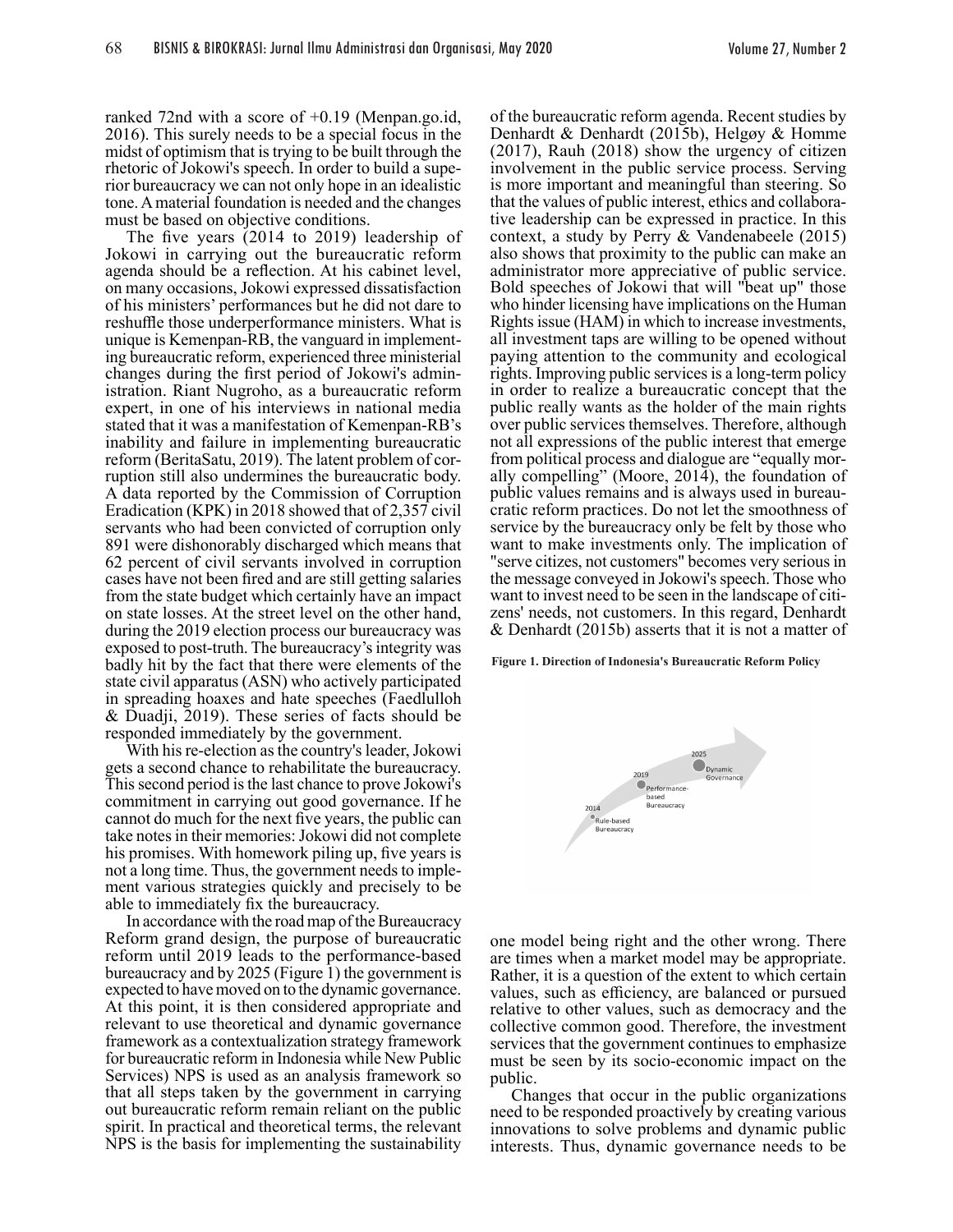used to continually adjust policies, institutions, and structures that adapt to various changes and uncertain situations yet still remain relevant so that long-term interests can be achieved in accordance with public demands and needs.

Dynamic capabilities and bureaucratic culture which are the foundation of government are needed so that public organizations are not faltering in facing changes. Bureaucratic culture referred to by Neo and Chen (2007) are integrity, incorruptibility, meritocraacy, market, pragmatism, multi-racialism, including state activism, long term, relevance, growth, stability, prudence and self-reliance. The organizational culture portrayed by Neo and Chen is an experience from Singapore, so the implication is that organizational culture cannot be generalized into Indonesian context. Therefore it is necessary to re-contextualize the culture of the organization and interpret it more critically, for example by examin- ing the organizational culture that is pro to market based on Neo and Chen as a reflection of Jokowi's expectation to an investment-friendly bureaucracy. In addition, it can also promote local values and cul- ture in the process of changing public organizations (Yulianto et al., 2018). A cultural approach by under- standing and utilizing traditional values and local wisdom can support the success of local government bureaucratic reform (Kadir, 2014).

Furthermore, dynamic capabilities include the process of thinking ahead, thinking again, and think- ing across. This element of dynamic governance and organizational culture must be supported by capable people and agile processes as it is influenced by future uncertainties and external practices. Our bureaucracy often falters in facing rapid changes and the response of government in dealing with new phenomena is often late. In this digital era, in which disrupted many lines of people's lives, the government is slow in responding. For instance with the presence of onlinebased transportation services the government failed to predict what could happen in the future.

In brief, thinking ahead is the thinking capacity possessed by public officials and administrators in formulating future conditions that might affect an institution. Meanwhile, thinking again is the ability to open oneself to see comprehensively the on-going policies to be evaluated and redesigned to achieve quality and policies improvement and to maximize the achievement of objectives. Thinking again is intended to rethink better and superior policies that remain relevant to rapid global change (Aminullah, 2015; Kusuma, 2015). Moreover, the last but not least concept of dynamic governance is thinking across. This ability is used to absorb insights and learn experiences of ideas and concepts from other actors. In order to improve the policy, open and out of the box thinking, a willingness to learn to adopt thoughts, opinions, and ideas from across organizational boundaries are very much needed.

Based on the afore-mentioned explanation, it is interesting to take a depth analysis on the future of Indonesia's bureaucratic reform. The speech "Vision of Indonesia" is the beginning and could be a refer ence for projecting the steps that the government will take over the next five years. Hence, the researchers will conduct an analysis of bureaucratic reform implementation in the second period of Jokowi's administration in terms of structural reforms and mindset reforms as conveyed in the speech.

#### **RESEARCH METHOD**

In the process of writing the article, the research- ers use desk study method. The study is conducted by collecting data and information based on examin- ing and analyzing secondary data and information. The method is used because the study is only con- ducted with literature review without field studies. The researchers analyze the relationship between research problems, relevant research, and contextual theories. In doing the literature review, the researchers collected data by conducting a study of books, litera- ture, notes, and reports relating to the problem to be solved (Nazir, 2009). Basically, the research library conducted by the researcher is a separate stage, there fore this study is a preliminary research to understand more deeply the new phenomena that are developing in the context of bureaucratic reform in Indonesia. The results of this study can be further developed in other in-depth studies.

To assist this study, the authors use a conceptual framework that helps explain the interrelationships between the concepts that are relevant in this study. This framework is based on certain concepts that are used as research foundations obtained from literature reviews that are related to the theme to be studied. The main concept is Bureaucratic Reform. In discussing this, the author uses an official document from the 2010-2025 Bureaucratic Reform Grand Design (Kemenpan-RB, 2010), to see the policy direction of bureaucratic reform in Indonesia. To deepen the theoretical study of bureaucratic reform, the authors use an analysis from Neo and Chen (2007) about Dynamic Governance. The reason for using dynamic governance is because the idea of dynamic capabality recommended by Neo and Chen is very relevant and is needed by the apparatus in accelerating the agenda of bureaucratic reform in Indonesia. Bureaucratic reform is a complex problem and a never ending process, therefore dynamic governance can be one alternative that encourages improving the quality of public service. In the context of Indonesia, the journey of dynamic governance has been comprehensively discussed by Kasim, Huseini, Anwar, & Neo (2015) in the book "Merekontruksi Indonesia". On the other hand, in accordance with the grand design, dynamic governance is the goal of the bureaucratic reform agenda in Indonesia, so that theoretically this concept can be the basis for dissecting the steps that need to be taken by the government until 2024.

In addition to dynamic governance, bureaucratic reform analysis in this study will also use the new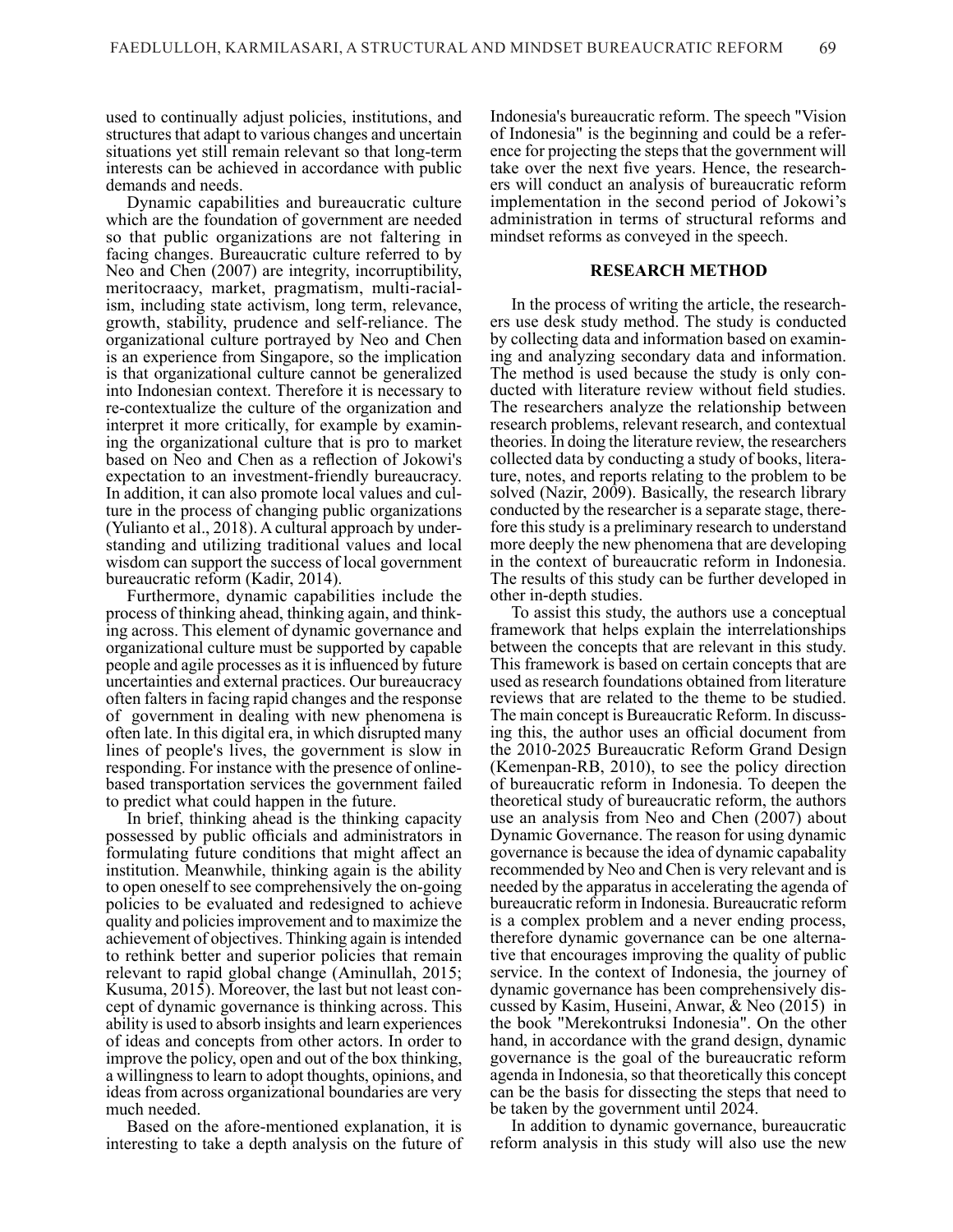public service (NPS) (Denhardt & Denhardt, 2015a) as a basis for maintaining public spirit in implementing bureaucratic reform in Indonesia. In a review through "The New Public Service Revisited", Denhardt dan Denhardt (2015b) explained that despite encounter- ing various obstacles and potential problems, NPS has been proven empirically to maintain ideal ideals in public administration practices.NPS inherently hooks itself to the theory of democratic citizenship. In consequence, the theory encourages bureaucratic apparatus to guarantee virtue in providing public service activities. The citizens is the sovereign owner of every public service and facility provided by the state. The government has an obligation to guarantee the rights of its citizens through various procedures. Citizens are involved democratically in determining public policies and public services (Faedlulloh, 2015).

In addition, the authors also use some contemporary references in several previous studies in the form of journals, including the results of the study of Aminullah (2014) which reinforces the idea of dynamic governance in practice, Bysted and Jespersen, (2014) which explains interesting findings about comparison innovation in two private organiza tions and public organizations. This research does not use primary data, therefore information and data used in this study are sourced from online media that are spread on the internet as secondary data. However, researchers still maintain the validity of the data by cross-checking the data and sourced from credible references.

#### **RESULT AND DISCUSSION**

There are two important things that we can capture from the "Indonesian Vision" in questioning bureaucratic reform. First is structural reform, and second is the case of bureaucratic mindset. Basically, there have been many studies and studies both popular and scientific about bureaucratic reform in Indonesia in terms of many perspectives. But in this study, the author deliberately discussed specifically the two things that have been alluded to by President Jokowi to see the potential behind these two concepts in the agenda of bureaucratic reform in Indonesia. The author will discuss these two concepts based on the experiences and practices of ongoing bureaucratic reform which will then be discussed on how to develop them and the potential for sustainability of these practices.

#### **Structural Change: Simplifying Services**

In the new public service discourse, the state has the duty to provide excellent service to citizens, not customers (Denhardt & Denhardt, 2015). The implication is that the bureaucracy must focus on serving and empowering its citizens. Therefore, the bureaucracy has a responsibility to ease access of public services for its citizens. In consequence, structural changes need to be encouraged in the body of Indonesian bureaucracy. The process of bureaucracy must be simplified, convenient, agile, and quick not

redundant and arduous. However, the principle of structural change must solely be in the public interest.

Some of developing issues and agendas in relation to bureaucratic reform are 1) modernization of personnel management, 2) restructuring, downsizing and rightsizing, management and organizational change, 3) establishing government administration processes, 4) performance-based budgeting and par- ticipatory planning processes, and 5) fostering new relations between government and society in government development (Prasojo & Kurniawan, 2008). What was stated by Jokowi in "Vision of Indonesia" is relevant to the issues of restructuring, downsiz- ing and rightsizing, management and organizational change. Thus, what the government in the next five years wants to be mainstreamed is appropriate.

One important innovation in improving public services that is worth to be highlighted is the estab- lishment of Public Service Malls (PSM). Starting in 2017, Surabaya, Banyuwangi, and Jakarta have been the pioneers of the establishment of PSM as an important breakthrough of public services in Indonesia. PSM development is a concrete example of structural reform in the bureaucratic body. Raison d'être of PSM is providing the best service to the public by integrating services across agencies. Kemenpan-RB fully encour- ages the innovation to be adapted in many places. Until now there are 14 officially established PSMs in Indonesia. In March 2019, Kemenpan-RB cooperated with 27 regional leaders signed a commitment to implement the PSM which include Manado City, Palopo City, Bekasi City, Bengkulu City, Bitung City, Bogor City, Bukit Tinggi City, Cimahi City, Mojokerto City, Payakumbuh City, Solok City, Probolinggo City, Aceh Besar Regency, Aceh Tengah Regency, Bantaeng Regency, Barru Regency, Halmahera Utara Regency, Muara Enim Regency, Sleman Regency, Tulang Bawang Regency, Batang Regency, Kendal Regency, Probolinggo Regency, Bone Bolango Regency, Kebumen Regency, Kotawaringin Timur Regency, and Sumedang Regency. The initiative should be appreciated in the midst of weak record of Indonesia's bureaucratic performance quality. It is even very important now more than ever to multiply the initiative in order to encourage the public interest. Bearing in mind that some regions were not supported by good regional planning that the location of each agencies to another related service links can be very far away. The establishment of PSM could be the solution for the public to get alternative services that are integrated, compact, easy, fast, and affordable. Reform practices through PSM illustrate the paradigm change in organizational structure, management, policy, mindset, and work culture of Human Resources directed to improve the quality of public services and encourage more effective and efficient government mechanisms (Pollit & Bouckaert, 2000; Hughes, 2003; Denhardt & Denhardt, 2015).

The PSM format is an improving procedures and services formula added to the concept of deregula- tion aiming to simplify public services. PSM were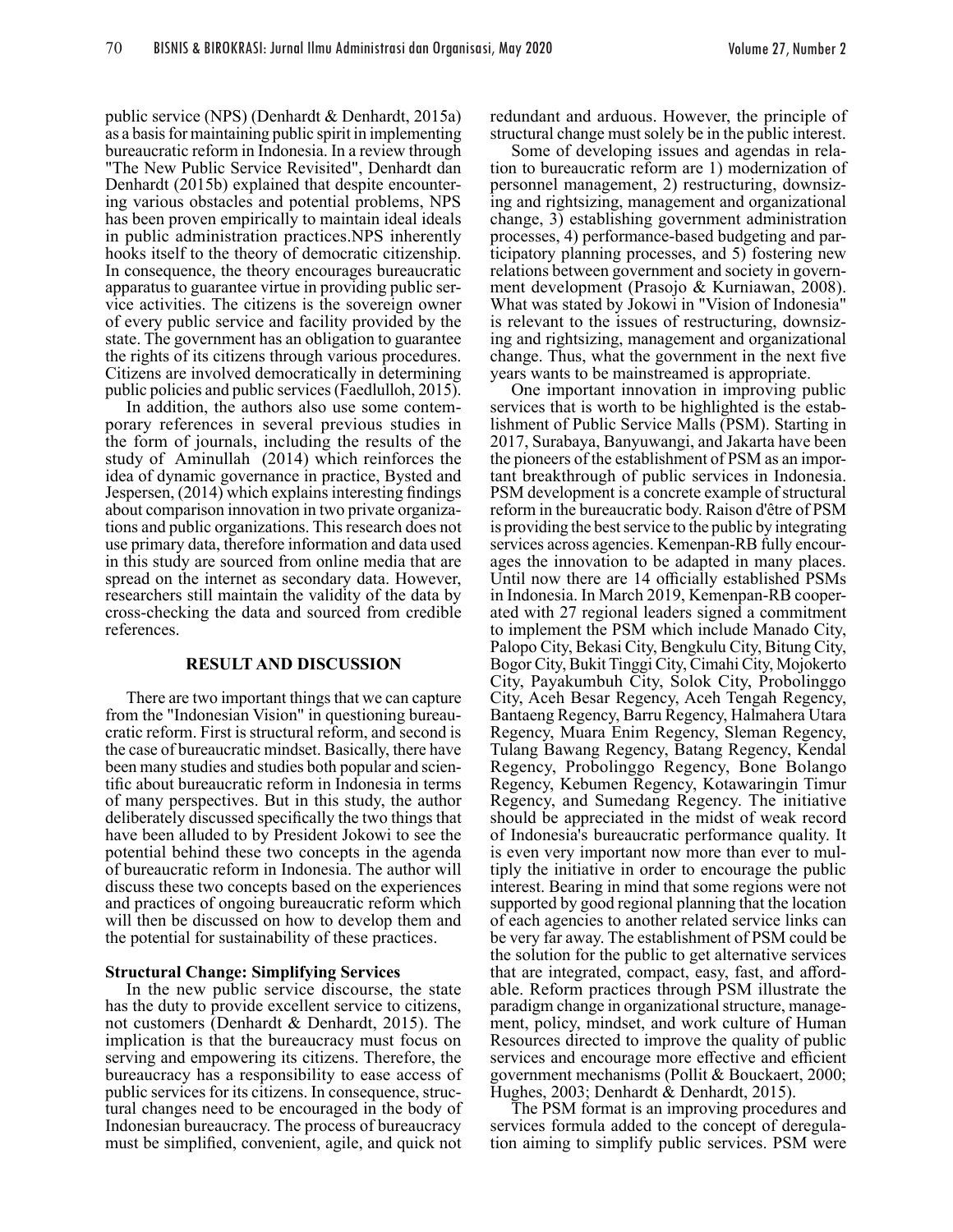built not solely as a gathering place for public service stands but as an important efforts to achieve bureau- cratic reform. Therefore, PSM is expected to fulfill the simplification aspects of one service standard and one place services which are synergized with the simplification of procedures performed by service provider agencies through one data and one process (See Figure 2). There must be an effort to simplify the procedures of the service provider agencies in order to match the simplification process that can be done in the PSM.

**Figure 2. Repairing and Simplifying Service Functions through Public Service Malls**



In its implementation, the presence of PSM has shown the effectiveness of services and provides com munity satisfaction. One example, the recent research results from Suryana (2019) at PSM in Batam City shows that service users from each dimension or element include: requirements, systems, time, costs, specifications for service types, executive competence, implementer behavior, handling complaints and facilities and infrastructure expressed satisfaction with the services provided by PSM Batam City. PSM's proven experience in cutting bureaucratic alurs with everything in one place services. On the other hand, in the context of behavioral aspects, the presence of PSM also influences the behavioral and attitude aspects of bureaucrats that lead to NPS with a commitment to provide quality services to the public (Puryatama & Haryani, 2020).

PSM innovation is one of the important steps in the administrative reform agenda, but certainly not single. There are many other ways and other innovations that can be done by the government. The authors explain the PSM as a concrete example of the manifestation of the public spirit that the government is trying to present. The government must be as close as possible to the people.

The development of PSM in the future requires special attention in order to further sharpen the focus of its implementation to be more effective in delivering public services to the community, including regulatory support that specifically regulates the regulation package simplifying licensing; clar- ity of patterns and standards for the construction of public service malls, including those related to the authority of the PSM coordinator and the provision of human resources; and information technology sup port (Umam & Adianto, 2020).

The spirit of change in the implementation of PSM needs to be multiplied in other fields of reforms, spe- cifically related to community services. However, in the context of investment licensing as emphasized in the "Vision of Indonesia", structural reform needs to be carefully interpreted. To examine the context, the researchers quoted Jokowi's statements delivered in his speech at the Sentul International Convention Center, on July 14, 2019 about the investment licensing:

"Don't be allergic to investments. What impedes investment must all be eradicated. Be careful! In the future I will make sure to chase and beat up (those who impedes)! There are no more investment barri ers because this is the key to opening up employment opportunities"

Poachers in the form of extortion and bureaucratic envelopes can indeed be a parasite of development. However, it does not necessarily mean that deregulation effort is a red carpet event for the smooth circulation of capital. This is where it needs a deeper criticism.

In this case, Robison & Hadiz (2004) once empiri cally reminded Indonesian political economy so far based on the neoliberal school which continues to experience reorgananizing in the transformation of oligarchic forces. Likewise in the regime of President Jokowi's administration did not change significantly (Ekayanta, 2019; Umam, 2019), therefore the idea "there is no one allergic to investment" could slip on the neoliberal agenda. In other words, excellent service is only given to investment interests.

Indeed the concept of deregulation is very closely linked to the Washington Consensus agenda which has been widely responded by critics as a systematic effort to abandon, even eliminate the role and responsibility of the state. If this happens, the Washington Consensus-style reforms will instead push Indonesia towards a neoliberal platform which is not applicable to the constitution article 33 of the 1945 Constitution and Pancasila. Deregulation becomes an arbiter that can be interpreted and realized depending on the power and actors. The Washington Consensus emphasizes prudent financial and macroeconomic policy-making, competitive currency exchange rates, liberalization of the financial and trade sectors, privatization and deregulation. These policies implicitly urge the government not to directly interfere in economic activities. The Washington Consensus policy package shows that the dominant color of the econ- omy is directed at the minimalism of the role of the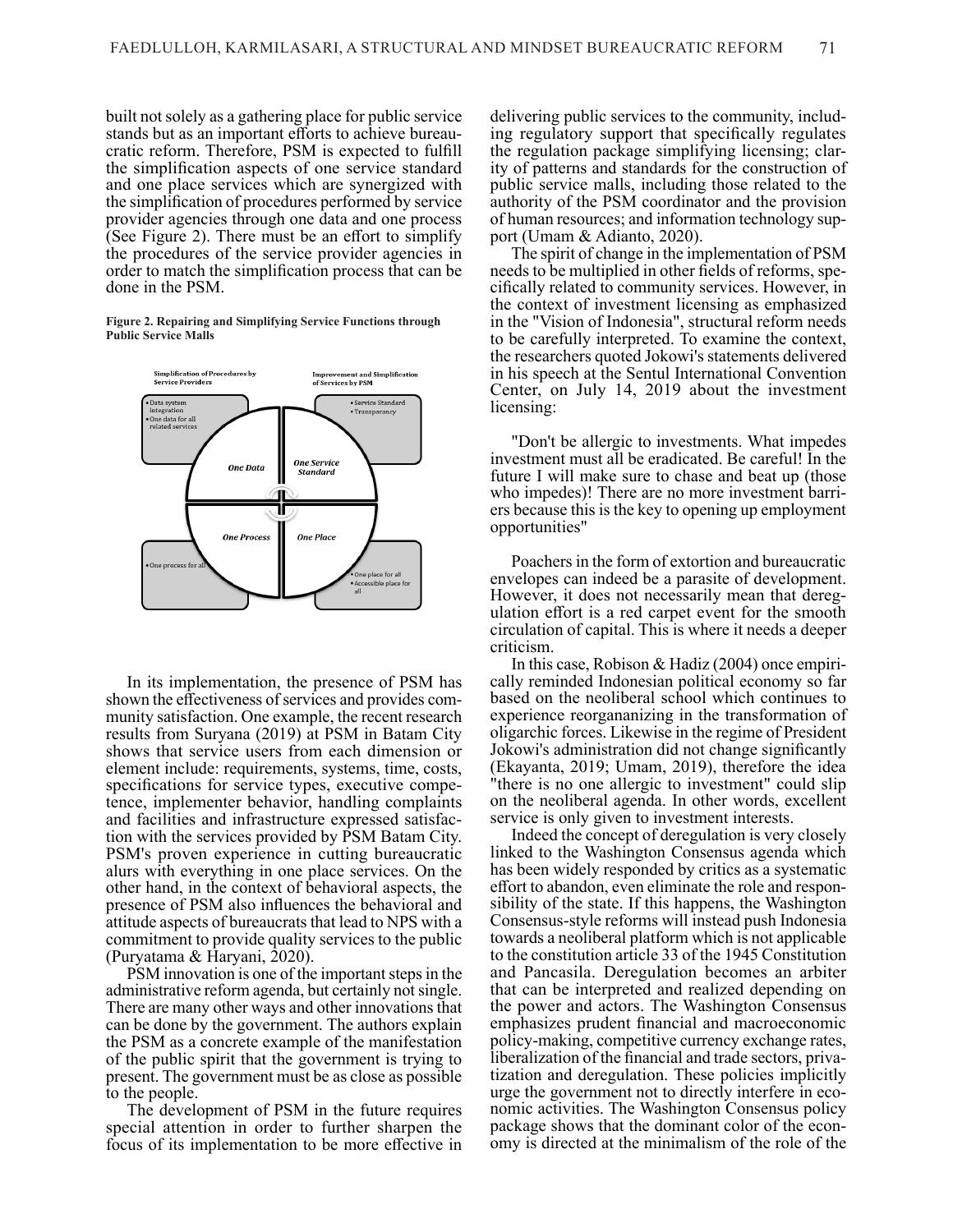state to be replaced by the market. In fact, Stiglitz (2002) and Carroll (2010) has long shown that the Washington Consensus has failed to provide the right framework for understanding the success of the East Asian economies or the difficulties they are currently facing (including Indonesia). The deregulation policy, for example, was aimed at providing space for eco- nomic activity more freely by eliminating many regulations that were suspected as disincentives for investment growth. This deregulation policy was strengthened by liberalization policies, both in the financial and trade sectors.

Therefore, deregulation in the context of Indonesia's bureaucratic reform in the future must be designed to ease access of excellent public services by providing the best service to citizens not customers. In NPS, the role of the state is to serve not to steer. Thus, the principle of publicity needs to be maintained as the substance of the NPS is rooted in civil society that is built in an accommodative manner to the role and interests of the public to build democratic governance (Faedlulloh, 2016). Gaining an an sich investment by sacrificing people or allowing ecological disruption should not be justified. In other words, the ease of investment licensing cannot be equalized. For example, the issuance of agrarian-related conces sions, such as plantations, forestry or even mining, is often born from maladministration, corrupt, and manipulative processes, causing many agrarian con- flicts (Munauwarah, 2016; Sitorus, 2016; Ferdian & Soerjatisnanta, 2017; Utami, 2018).

# **Mindset Reform: Encouraging Dynamic Capabilities**<br>The key to maintaining the quality of public orga-

nization services is adaptation to change. Yet in the field, the bureaucracy performance is often faced with a fundamental problem of not having a self adjusting mechanism to overcome problems and challenges on the situational development in the community and bureaucratic system. (Firman, Rahmawati, & Trijayanto, 2017; Faedlulloh & Wiyani, 2019). On the other hand, in the grand design, bureaucratic reform is currently heading towards the third fiveyear target (2020-2025) with a continuous step to increase bureaucratic capacity to become a worldclass government. In the context of capacity building, it is important to reconsider dynamic capabilites as an important aspect of dynamic governance.

The long-term goal of the bureaucratic reform agenda is to achieve dynamic governance in the 2025. The formulated road map consists of an effort to create a reliable human resources apparatus (able people) and responsive governance (agile processes). Thus, understanding in depth dynamic governance becomes an important behavior in order to improve bureaucratic system in Indonesia. However, in the midst of public organizations condition which are considered to be large, rigid, complicated, and inefficient, the ideas and practices of dynamic governance face enormous challenges because it needs to be supported by a large political commitment and a strong cultural atmosphere of change. Indonesian bureaucrats must be able to get out of their comfort zone instead of being trapped in the intrusive system.

Studies conducted by Bysted dan Jespersen (2014) shows that employees who work in public organizations consider innovative activities as extra role-behavior, while employees in private organiza tions consider innovation work as necessary behavior that will sustain their careers. It is no different in Indonesia in which innovation has not really been internalized in the bureaucratic mindset. Therefore, this mindset reform agenda needs to be fought for. Bureaucrats must have a visionary mindset (thinking ahead) and must be responsive to the contingent situ ation so that the existence of the bureaucracy remains relevant to all changes.

Thinking ahead is the thinking capacity possessed by public officials and public administrators in formulating future conditions that might affect the institution. Having this capability, the government is encouraged to constantly review the on-going policies and strategies, update targets and goals, and develop new steps to prepare for the future.

Rapid changes in the digital era must also be well responded by the bureaucracy. We cannot afford to be left behind so our bureaucracy must be adaptive to the 4.0 industrial revolution which is currently running globally. In this era, private organizations have flocked to disrupt many of their services so as to be able to provide more effective services for their customers. Public organizations should also be required to do so. E-Government has actually long been a discourse in Indonesia, but there are still many obstacles to put it into practice. Services then are sometimes done manually even though it is so called "electronic". In fact, the fundamental problem of e-government implementation is the lack of understanding of the "current conditions" with "what can be achieved with e-government projects" by the implementers which then create disconnections (Ordiyasa, 2015; Silalahi, Napitupulu, & Patria, 2015).

E-government, according to Pors's (2015) research shows that it can ideally change the mode of professionalism in public services from service to support. Pors argues that the work of "becoming digital" in service to the public requires two interconnected changes in street-level bureaucrat practices, namely de-specialization of tasks and intensifying informal relations with citizens. This is what also needs to be done by bureaucrats in Indonesia. The implication is that bureaucrats are encouraged to work as exploratory generalists in providing services to the public. An important note from Pors's research is that specialization is, in some respects, irrelevant in contemporary conditions. The apparatus need to have generalist capacity in carrying out their role as public servants. On the other hand, in practice e-government in Indonesia is still not optimal. There are various fundamental barriers to e-government development in Indonesia such as poor ICT infrastructure, inadequate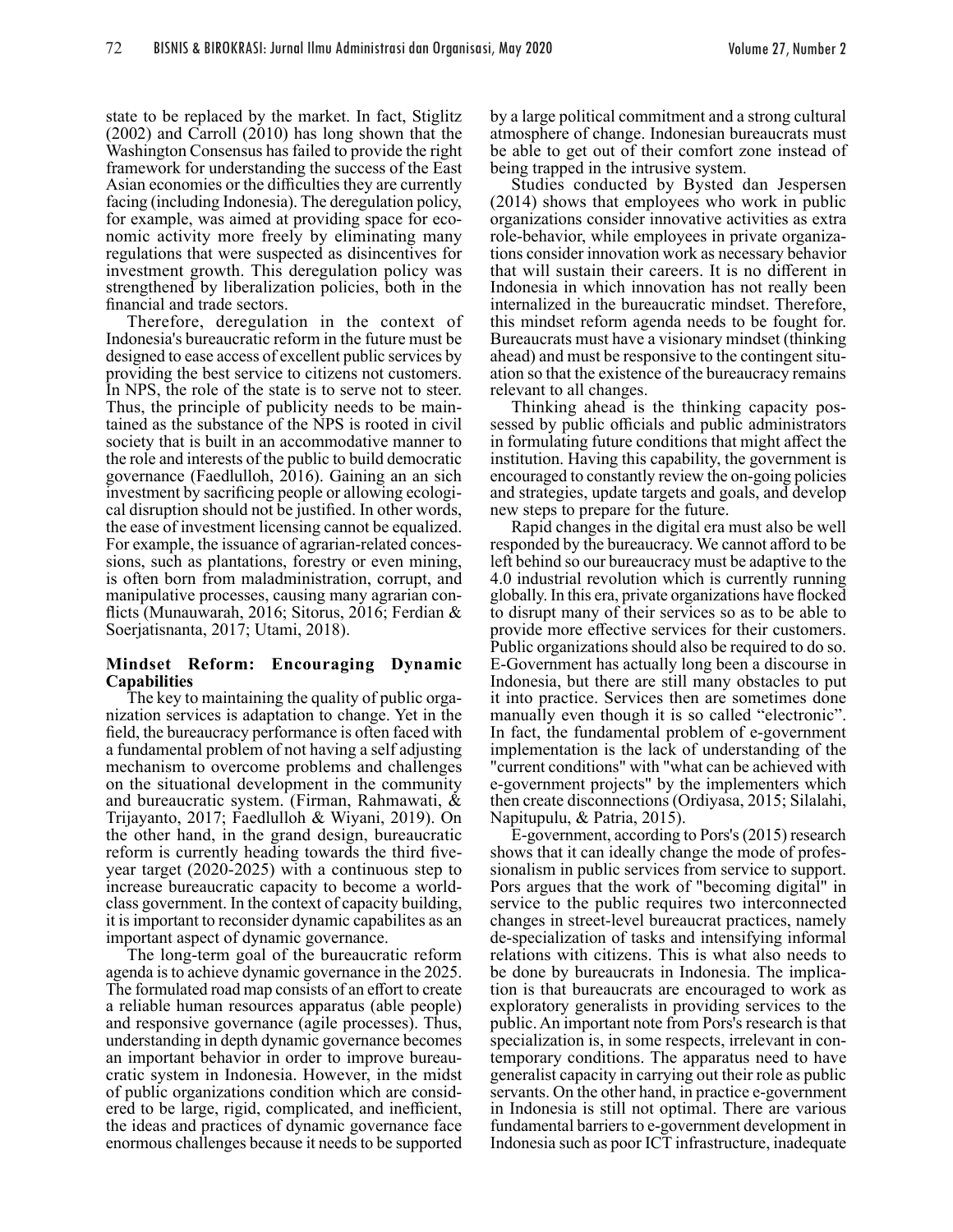human resources, lack of readiness among citizens to use e-government services, and an unfavorable environment (Sabani, Deng, & Thai, 2019; Pratama & Imawan, 2019). Whereas ICT is not only a tool to achieve managerial goals or improve organizational functions, but can also be used to understand the dynamics of power, conflict or collaboration, both inside and outside public sector organizations (Criado & Gil-Garcia, 2019).

In the context of the development of e-government



#### **Figure 3. Graph of E-Government Development in Local Government in Indonesia**

in general in the regions, Indonesia is still running slowly. The results of a study from Yunita & Aprianto (2018:334-335) shows that most local governments in Indonesia are still in the maturation stage.

Furthermore, the results of the latest e-Government Development Index (EGDI) survey conducted by the United Nations show that Indonesia is ranked 88th out of 193 countries in 2020. Indonesia's position in 2019 has indeed increased 19 places to 88 compared to 2018 which was ranked 107. However, Indonesia's EGDI average score is still quite far from that of the Association of Southeast Asian Nations (ASEAN)

**Tabel 1. E-Government Develompemt Index (EGDI) in ASEAN**

| Country                                   | <b>EDGI</b> Level | Rating<br><b>Class</b> | Rank | <b>EGDI</b> | <b>Online Service</b><br>Index | Telecommunicatio<br>ns Infrastucture<br>Index | Human<br>Capital<br>Index |
|-------------------------------------------|-------------------|------------------------|------|-------------|--------------------------------|-----------------------------------------------|---------------------------|
| Singapore                                 | Very High<br>EGDI | <b>VH</b>              | 11   | 0.915       | 0.9647                         | 0.8899                                        | 0.8904                    |
| Malaysia                                  | Very High<br>EGDI | V1                     | 47   | 0.7892      | 0.8529                         | 0.7634                                        | 0.7513                    |
| Thailand                                  | Very High<br>EGDI | V1                     | 57   | 0.7565      | 0.7941                         | 0.7004                                        | 0.7751                    |
| Brunei Darussalam                         | High EGDI         | HV                     | 60   | 0.7389      | 0.6353                         | 0.8209                                        | 0.7605                    |
| Philippines                               | High EGDI         | H <sub>3</sub>         | 77   | 0.6892      | 0.7294                         | 0.5838                                        | 0.7544                    |
| Viet Nam                                  | High EGDI         | H3                     | 86   | 0.6667      | 0.6529                         | 0.6694                                        | 0.6779                    |
| Indonesia                                 | High EGDI         | H <sub>3</sub>         | 88   | 0.6612      | 0.6824                         | 0.5669                                        | 0.7342                    |
| Cambodia                                  | High EGDI         | H1                     | 124  | 0.5113      | 0.4529                         | 0.5466                                        | 0.5344                    |
| Myanmar                                   | Middle EGDI       | M3                     | 146  | 0.4316      | 0.2588                         | 0.5234                                        | 0.5125                    |
| People's<br>Lao<br>Democratic<br>Republic | Middle EGDI       | M <sub>2</sub>         | 167  | 0.3288      | 0.1941                         | 0.2383                                        | 0.5539                    |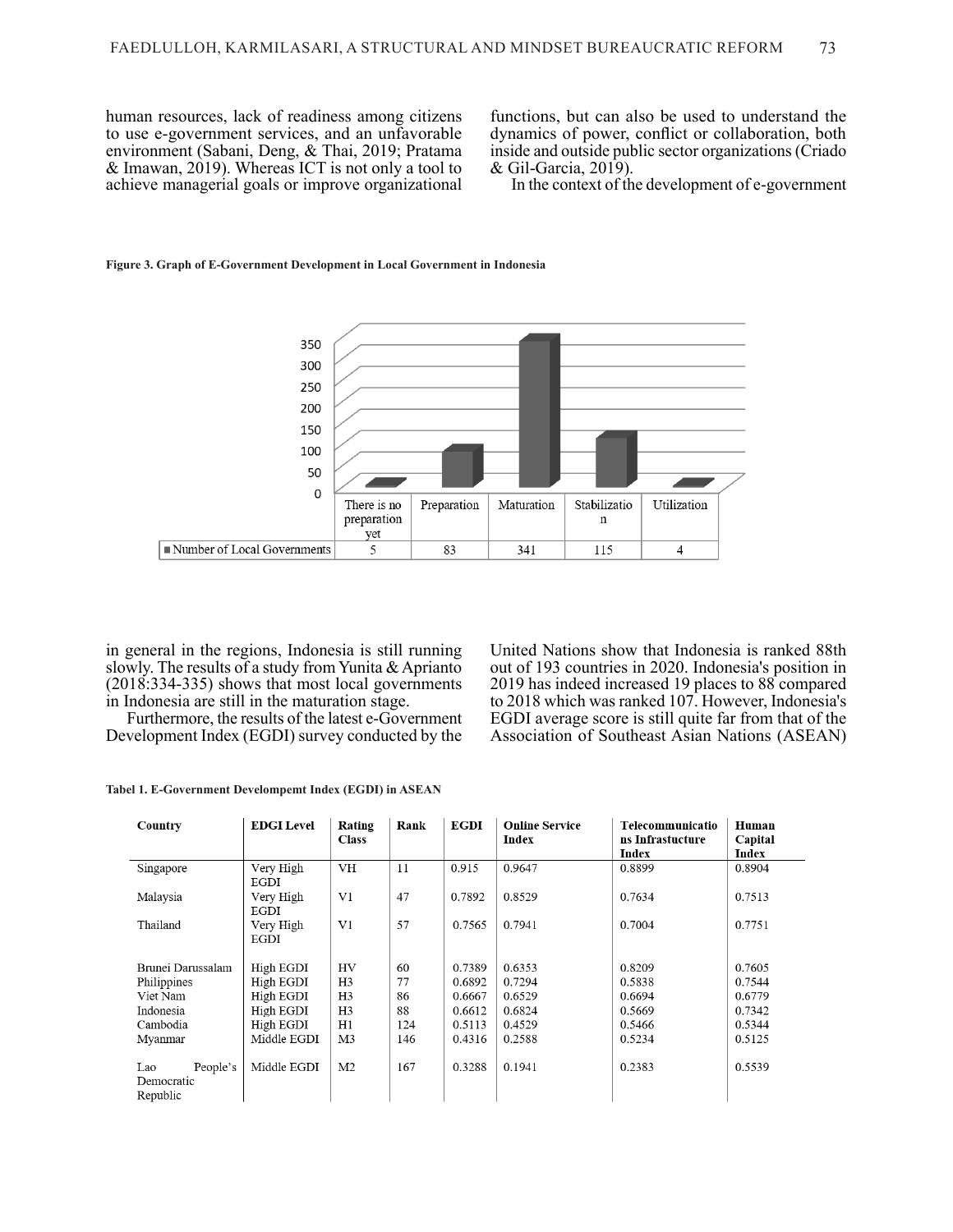countries such as Brunei Darussalam, Thailand, Malaysia, especially Singapore.

The data above shows that the development of Indonesian e-government is increasing but Indonesia should not be complacent. Compared to ASEAN countries, Indonesia is still not optimal. Only superior to Cambodia, Myanmar and Lao People's Democratic Republic. This means that the quality of e-government development in Indonesia still needs to be improved. Even though as part of the government system, e-gov- ernment has long been implemented in Indonesia. In fact, as a governance discourse, e-government was present in the late 90s. This certainly makes it a challenge for the Indonesian government to be able to further improve competence in the field of Information and Communication Technology (ICT) and ICT infrastructure, especially when we talk in the context of the industrial revolution where the tech- nology applied is much more sophisticated, such as the Internet of Thing (IoT). ), artificial intelligence, genetic engineering, robots, smart machines and big data. The existence of various digital technologies can actually encourage innovation in the public sector (Clarke, 2019).

By thinking ahead, Jokowi's speech about beat- ing up extortion because of investment as the key to employment opportunities need to be highlighted as an answer to the demographic bonus phenomenon that Indonesia will face. We cannot let the demographic bonus to become a demographic disaster in which productive age people will become unemployed and be a burden to the country's economy. Therefore, the work of the bureaucracy is to ensure that there are no complicated processes, cutting off extortion, and no envelope bureaucracy in investment licensing services. Regulations must be made clear and firm to ensure investment security. Bearing in mind that domestic investment, foreign investment, and the combination of the two investments should not harm the public.

Collaborative governance could finally find relevance through thinking ahead. The government and stakeholders need to sit together and think strategically so that they are able to see more rational development agendas, not merely "jargonistic" expectations. The current government can no longer be the sole player in development as collaboration is the key. All parties collaboratively position to train themselves painstakingly to explore the signals that will come so that we are more sensitive to threats and obstacles that will be faced in the future. In the case of online transportation services initiated by start-up businesses that have now spreading in many regions, the government is considered to have faltered in responding to this phenomenon, thus creating horizontal conflicts between conventional taxi drivers and online transportation drivers (Wijayanto et al., 2018). This should be a reflection for all.

Furthermore, the mindset of thinking again is the ability to open oneself to see the on-going policies comprehensively to be evaluated and redesigned in order to improve quality, policies, and maximize the achievement of objectives. This is in line with the importance of evaluation and monitoring activities in bureaucracy as conveyed in the "Vision of Indonesia".

Thinking again is carried out by comparing the on-going policies and programs performance with the desired initial objectives. Through this thought process, bureaucrats are encouraged to conduct a rigorous analysis based on objective conditions with actual data, reliable information, measurements and feedback, and identify problems which then used to formulate specific policies or programs to answer public demand. Nevertheless, patience and perse- verance in the practice of continuous analyses and policies redesigning become the key characters in the process of thinking again. In other words, the learning bureaucracy is a character that must be possessed by public organizations in Indonesia. In this case, the practice of open data in DKI Jakarta can be an example. Research conducted by Wiyani et al (2019) shows that the Provincial Government of DKI Jakarta, although included as a pioneer in implementing open data in Indonesia, the DKI Jakarta government is not complacent. Although it still has some notes that still need to be improved, The DKI Jakarta Government continues its efforts to improve public services through provision of data and information. Process of improvement this service to evaluate the implementation of the Jakarta Data Portal to find out what targets you have achieved and what obstacles have been encountered to speed up activities for the next period.

Lastly is the mindset of thinking across. In order to create innovation for improving governance, the bureaucratic apparatus needs fresh ideas. These ideas can be obtained from experience, thinking across sectors, and best practices. The substance of thinking across is present-outside, future-inside which can be interpreted to "currently brilliant thinking, superior policies, strategies, and excellent programs still belong to the state or other organizations but in the future it will be ours".

At present disruption is getting stronger in the era of the industrial revolution 4.0. The external environment of the bureaucracy has changed a lot, but the bureaucracy actually stutters against these changes. Even though the presence of various technologies and artificial intelligence forces citizens to operate and apply in various fields including bureaucracy. If the manual and conventional methods are maintained it will only hamper public services. Therefore, in various information and government statements circulating in news portals, there is a need for bureau cratic digitalization efforts. So that the bureaucracy is not left behind, the bureaucracy can take steps to collaborate and with organizations outside government to learn to adapt to changing times.

Learning from others is not merely operational technical, but more important than that is to understand why other parties can solve the same problem in different ways, how to design a policy or program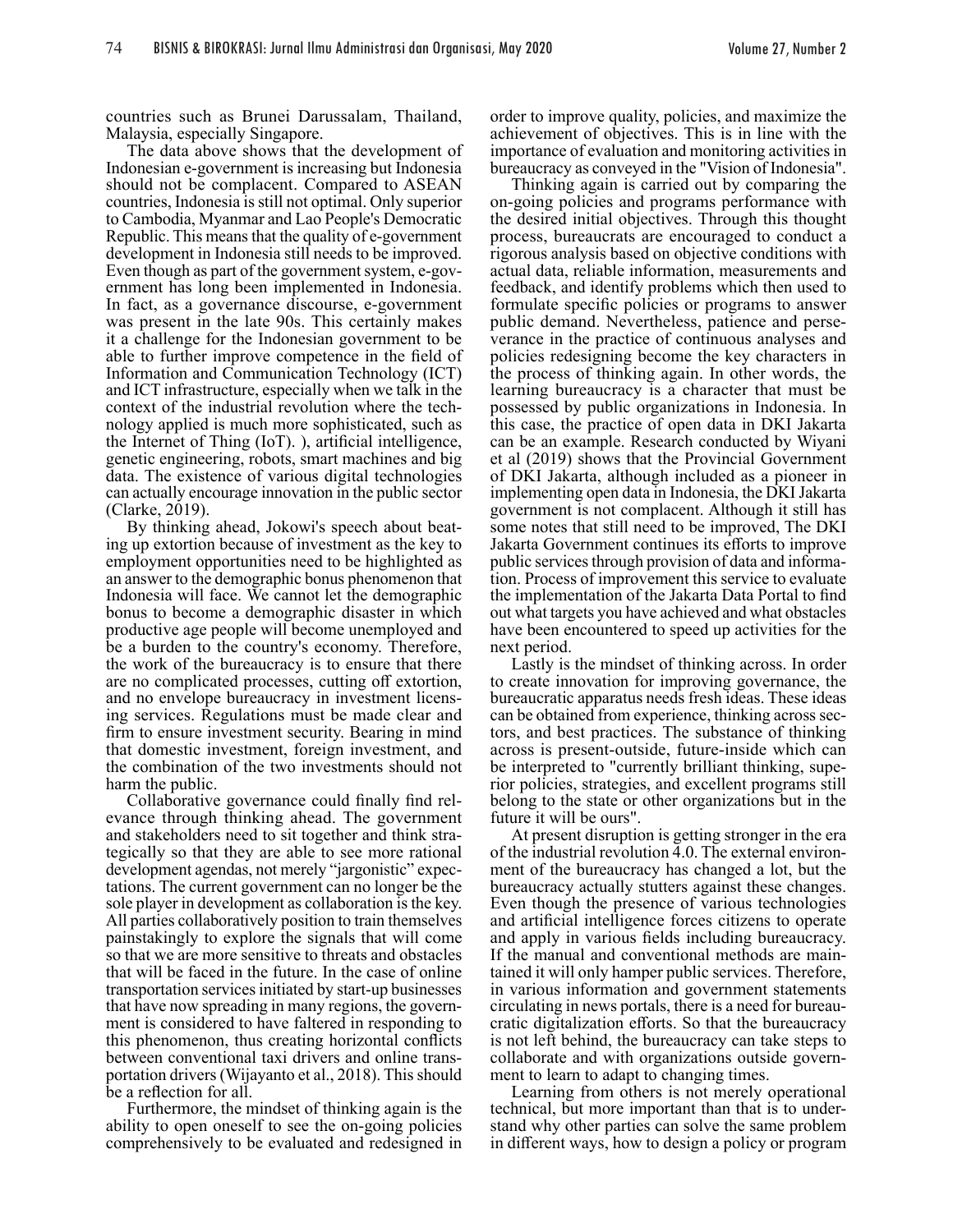in accordance with the characteristics of local community progress, and other innovative and creative approaches (Rahadian, 2013). Sectoral and regional ego are no longer relevant in the context of dynamic governance. Public organizations need not be ashamed to learn from anyone as long as it is aimed at improving the quality of government performance. An example of the afore-mentioned PSM implementation is the best practice in implementing thinking across. The PSM concept was inspired by the Public Service Hall (PSH) in Georgia, which is an integrated service center, both between ministries and the local govern ment. In 2017, this idea was first adapted by the City of Surabaya, followed by Banyuwangi Regency a year later. PSM Banyuwangi Regency is a pilot PSM for other districts in Indonesia. Banyuwangi then become the learning center destination for other regional heads who want to establish PSM. It should be noted that thinking across is not a copy-paste system. The bench marking process still needs to be adapted to the local conditions and needs and must continue to consider unique things and conditions that may be acceptable to local communities.

#### **CONCLUSION**

A good bureaucracy is actually a not bureaucratic bureaucracy. In order to achieve a world class bureaucracy which is in line with the grand design goals of bureaucratic reform, apparently there are still many obstacles that need to be faced. Jokowi's leadership in the second period of administration is his last chance to shows his commitment on good and clean governance. There are two endeavors that can be done to improve the bureaucracyw performance in Indonesia: structural reform and mindset reform.

Structural improvement is implemented to create a simple, fast and agile bureaucracy in providing public services. Bureaucracy must immediately create an antithesis of itself in the past. However, all means implemented to simplify public services are still associated with the public interest so that the role of state and the principle of publicity could be maintained and not subordinated by the interests of the elites, both individuals and corporations. In addition, the mindset reform encourages bureaucrats to be visionary, thinking ahead, thinking again, and thinking across, in order to open up opportunities in establishing more productive, innovative, and competitive bureaucracies. If the structural and mindset reforms are able to go hand in hand and synergistically in the process then it is very likely to achieve the world class bureaucracy.

As a preliminary research, this study is still very limited and has shortcomings in reviewing the real practice of the two concepts in the field so that explanations are still potential therefore further and in-depth research is needed in the future.

#### **REFERENCES**

Aminullah. 2014. Dynamic Governance (Kerangka

Konseptual: Melembagakan Budaya, Kapabilitas, dan Perubahan). *Jurnal Kebangsaan*, Vol. 9, No.1, pp. 17–31.

- Bysted, R., & Jespersen, K. R. 2014. Exploring Managerial Mechanism that Influensce Innovative Work Behaviour: Comparing Private and Public Employees. *Public Management Review*, Vol. 16, No. 2, pp. 217–241.
- Carroll, T. 2010. *Delusions of Development: the World Bank and the post-Washington Consensus in Southeast Asia*. Palgrave-MacMillan.
- Clarke, A. 2019. Digital Government Units: What Are They, and What Do They Mean for Digital Era Public Management Renewal? *International Public Management Journal*, pp. 1–31. https://doi. org/10.1080/10967494.2019.1686447
- Criado, J. I., & Gil-Garcia, J. R. 2019. Creating Public Value Through Smart Technologies and Strategies From digital Services to Artificial Intelligence and Beyond. *International Journal of Public Sector Management*, Vol. 32, No. 5, pp. 438–450. https:// doi.org/10.1108/IJPSM-07-2019-0178
- Denhardt, R. B., & Denhardt, J. V. 2015a. *The New Public Service: Service not Steering (4th editio)*. Routledge.
- Denhardt, R. B., & Denhardt, J. V. 2015b. The New Public Service Revisited. Public Administration Review, 75(2), 664–672.
- Ekayanta, F. B. 2019. Ideology and Pragmatism: Discourse Factors in Infrastructure Development in Indonesia's Jokowi-JK Era. *Jurnal Politik*, Vol. 4, No. 2, pp. 297–328.
- Faedlulloh, D. 2015. Local Public Sphere for Discursive Public Service in Indonesia: Habermas Perspective. *European Journal of Social Sciences Education and Research*, Vol. 5, No. 1, pp. 427. https://doi.org/10.26417/ejser.v5i1.p427-432
- Faedlulloh, D. 2016. Membangun Demokrasi Ekonomi : Studi Potensi Koperasi Multi-Stakeholders. *Jurnal Masyarakat Indones*ia, Vol. 42, No. 1, pp. 65–76.
- Faedlulloh, D., & Duadji, N. 2019. Birokrasi dan Hoax: Studi Upaya Menjaga Netralitas Aparatur Sipil Negara di Era Post-Truth. *Jurnal Borneo Administrator,* Vol. 15, No. 3, pp. 313–332. https:// doi.org/10.24258/jba.v15i3.566
- Faedlulloh, D., & Wiyani, F. 2019. Promote Good Governance in Public Financial: The Practice of Local Budget (APBD) Tranparency Through Open Data Jakarta in Jakarta Provincial Government. *Jurnal Good Governance*, Vol. 15, No. 1, pp. 1–10.
- Ferdian, K. J., & Soerjatisnanta, H. 2017. The Long Road to Partnership: Conflict Resolution of Register 45 Mesuji Lampung. *JSP Jurnal Ilmu Sosial Dan Ilmu Politik*, Vol. 20, No. 3, pp. 249–263.
- Firman, Rahmawati, R., & Trijayanto, D. 2017. Penerimaan dalam E-Government (Studi Fenomenologi pada Pengguna Layanan Terpadu Satu Pintu di BPTSP DKI Jakarta ). *Promedia,*  Vol. 32, pp. 274–302.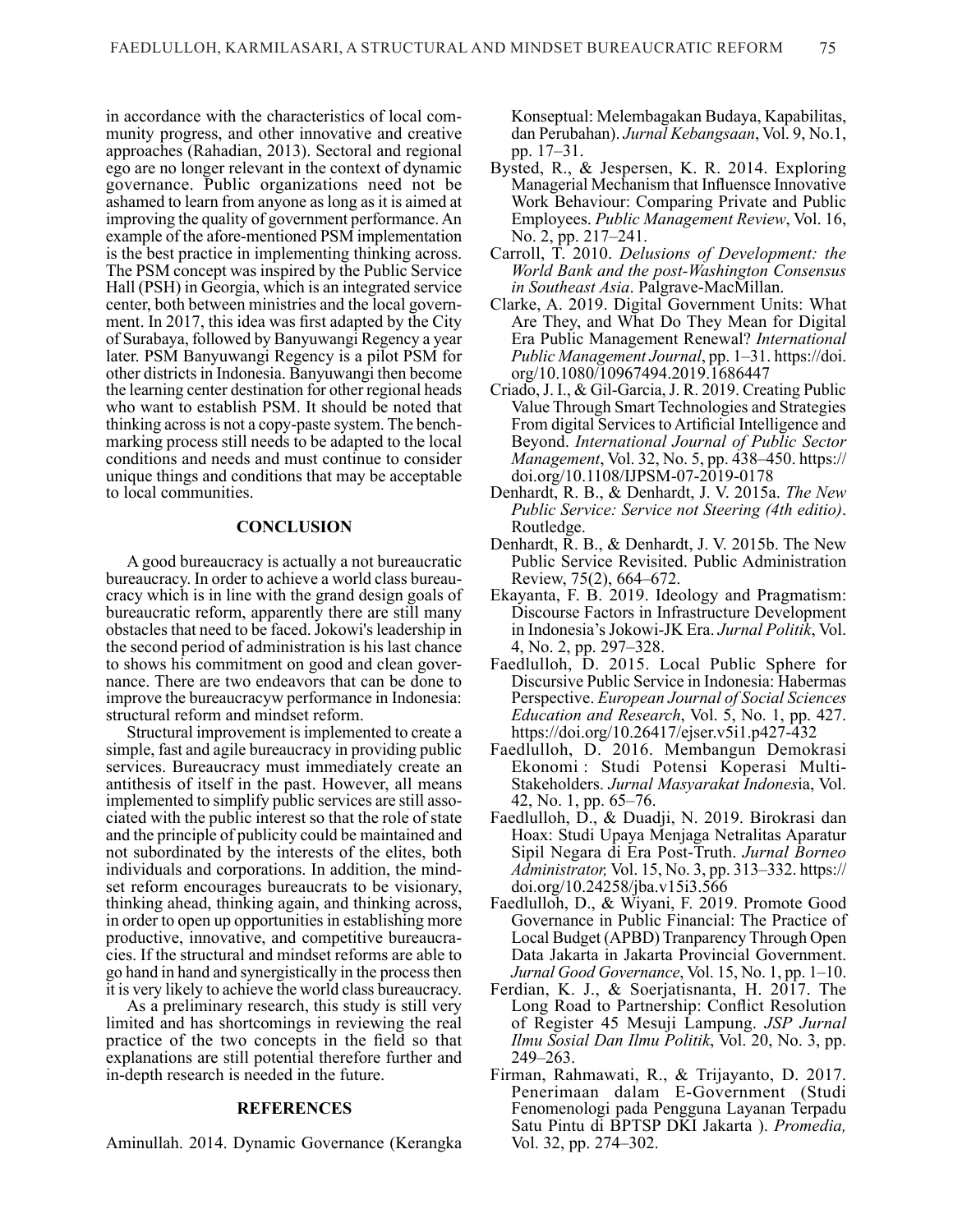- Helgøy, I., & Homme, A. 2017. Increasing parental participation at school level: a 'citizen to serve' or a 'customer to steer'? .*Nordic Journal of Studies in Educational Policy*, Vol. 3, No. 2, pp. 144–154. https://doi.org/10.1080/20020317.2017.1343625
- Hughes, O. 2003. *Public Management and Administration: An Introduction.* Palgrave Macmillan.
- Kadir, A. G. 2014. Cultural-Value-Based Bureaucratic Reform in North Halmahera Regency. *International Journal of Administrative Science* & Organization, Vol. 21, No. 2, pp. 97–102.
- Kasim, A., Huseini, M., Anwar, R., & Neo, B. S. 2015. *Merekontruksi Indonesia: Sebuah Perjalanan Menuju Dynamic Governance*. Penerbit Buku Kompas.
- Kementerian Pendayagunaan Aparatur Negara dan Reformasi Birokrasi. 2010. *Grand Design Reformasi Birokrasi 2010-2025*. Kusuma, B. M. A. 2015. *Urgensi Dynamic*
- *Governance dalam Meningkatkan Profesionalisme Manajemen Penyelenggaraan Haji*. Dakwah Annual Conference.
- Menpan.go.id. 2016. *Bekerja Lebih Keras Lagi Untuk Mewujudkan Pemerintahan Kelas Dunia.* https://www.menpan.go.id/site/berita-terkini/ bekerja-lebih-keras-lagi-untuk-mewujudkanpemerintahan-kelas-dunia
- Moore, M. 2014. Public Value Accounting: Establishing the Philosophical Basis. *Public Administration Review*, Vol. 74, No. 4, pp. 465– 477. https://doi.org/10.1111/puar.12198.Public
- Munauwarah. 2016. Konflik Kepentingan dalam Perebutan lahan Pertambangan di Kabupaten Luwu Timur antara Masyarakat Adat To Karunsi'e dengan PT Value Indonesia. *The Politics: Jurnal Magister Politik Universitas Hasanudin*, Vol. 2, No. 2, pp. 132–146.
- Nazir, M. 2009. *Metode Penelitian*. Ghalia Indonesia.
- Okezone. 2018. *Terkuak Fakta 1,35 Juta PNS Berkinerja Buruk*. https://economy.okezone.com/read/2018/11/15/320/1978052/ terkuak-fakta-1-35-juta-pns-berkinerja-buruk
- Ordiyasa, I. W. 2015. *Kegagalan PenerapanE-Government di Negara-Negara Berkemban*g. Seminar Nasional Teknologi Informasi Dan Multimedia, 55–60.
- Perry, J. L., & Vandenabeele, W. 2015. Public Service Motivation Research: Achievements, Challenges, and Future Directions. *Public Administration Review,* Vol. 75, No. 5, pp. 692–699. https://doi. org/https://doi.org/10.1111/puar.12430
- Pollit, C., & Bouckaert, G. 2000. *Public Management Reform: Comparative Analysis.* Oxford University Press.
- Pors, A. S. 2015. Becoming Digital Passages to Service in the Digitized Bureaucracy. *Journal of Organizational Ethnography, Vol.* 4, No. 2, pp. 177– 192. https://doi.org/10.1108/JOE-08-2014-0031
- Prasojo, E., & Kurniawan, T. (2008). Reformasi Birokrasi dan Good Governance: Kasus Best

Practices dari Sejumlah Daerah di Indonesia. *The 5th International Symposium of Jurnal Antroplogi Indonesia.*

- Pratama, A. B., & Imawan, S. A. 2019. A Scale for Measuring Perceived Bureaucratic Readiness For Smart Cities in Indonesia. *Public Administration and Policy,* Vol. 22, No. 1, pp. 25–39. https://doi. org/0.1108/PAP-01-2019-0001
- Puryatama, A. F., & Haryani, T. N. 2020. Pelayanan Prima Melalui Penyelenggaraan Mal Pelayanan Publik di Indonesia. *Kybernan : Jurnal Studi Kepemerintahan,* Vol. 3, No. 1, pp. 40–54.
- Rahadian, A. H. 2013. Konsep Dynamic Governance Sebagai Reformasi Administrasi Publik. *Jurnal Bijak,* Vol. 10, No. 2.
- Rauh, J. 2018. Ethics Problems in the New Public Service: Back to a Service Ethic? Public Integrity, 20(3), 234–256. https://doi.org/10.1080/1099992 2.2017.1381541
- Robison, R., & Hadiz, V. 2004. *Reorganizing Power In Indonesia: The Politics of Oligarchy in an Age of Markets.* Routledge.
- Sabani, A., Deng, H., & Thai, V. 2019. Evaluating the Development of E-Government in Indonesia. *Proceedings of the 2nd International Conference on Software Engineering and Information Management*, pp. 254–258.
- Silalahi, M., Napitupulu, D., & Patria, G. 2015. Kajian Konsep dan Kondisi E-Government di Indonesia. *Jupiter,* Vol. 1, No. 1, pp. 10–16.
- Sitorus, O. 2016. Penataan Hubungan Hukum dalam Penguasaan, Pemilikan,Penggunaan,dan Pemanfaatan Sumber Daya Agraria (Studi Awal terhadap Konsep Hak Atas Tanah dan Ijin Usaha Pertambangan). *Jurnal Bhumi*, Vol. 2, No. 1, pp. 1–11.
- Stiglitz, J. E. 2002. *Washington Consensus Arah Menuju Jurang Kemiskinan*. Infid.
- Suryana, O. 2019. Analisis Survei Kepuasan Masyarakat Pada Mal Pelayanan Publik (MPP) Kota Batam. *Jurnal Transformasi Administrasi,* Vol. 9, No. 1, pp. 56–70.
- The Asia Foundation. 2019. *Reformasi Birokrasi Melalui Mall Pelayanan Publik: Beberapa Usulan Penguatan.* Materi Rapat Koordinasi Penyelenggaraan Mal Pelayanan Publik.
- Umam, A. K. 2019. Lemahnya Komitmen Antikorupsi Presiden di Antara Ekspektasi Pembangunan Ekonomi dan Tekanan Oligarki. *Integritas,* Vol. 5, No. 2, pp. 1–17.
- Umam, U., & Adianto, A.2020. Efektivitas Mal Pelayanan Publik (MPP) Kementerian Pendayagunaan Aparatur Negara dan Reformasi Birokrasi dalam Pelaksanaan Pelayanan Publik. *Jurnal Humaniora*, Vol. 4, No. 1, pp. 160–165.
- United Nations. 2020. *2020 United Nations E-Government Survey: Digital Government in the Decade of Action for Sustainable Development.* https://publicadministration.un.org/egovkb/ Portals/egovkb/Documents/un/2020-Survey/2020 UN E-Government Survey (Full Report).pdf